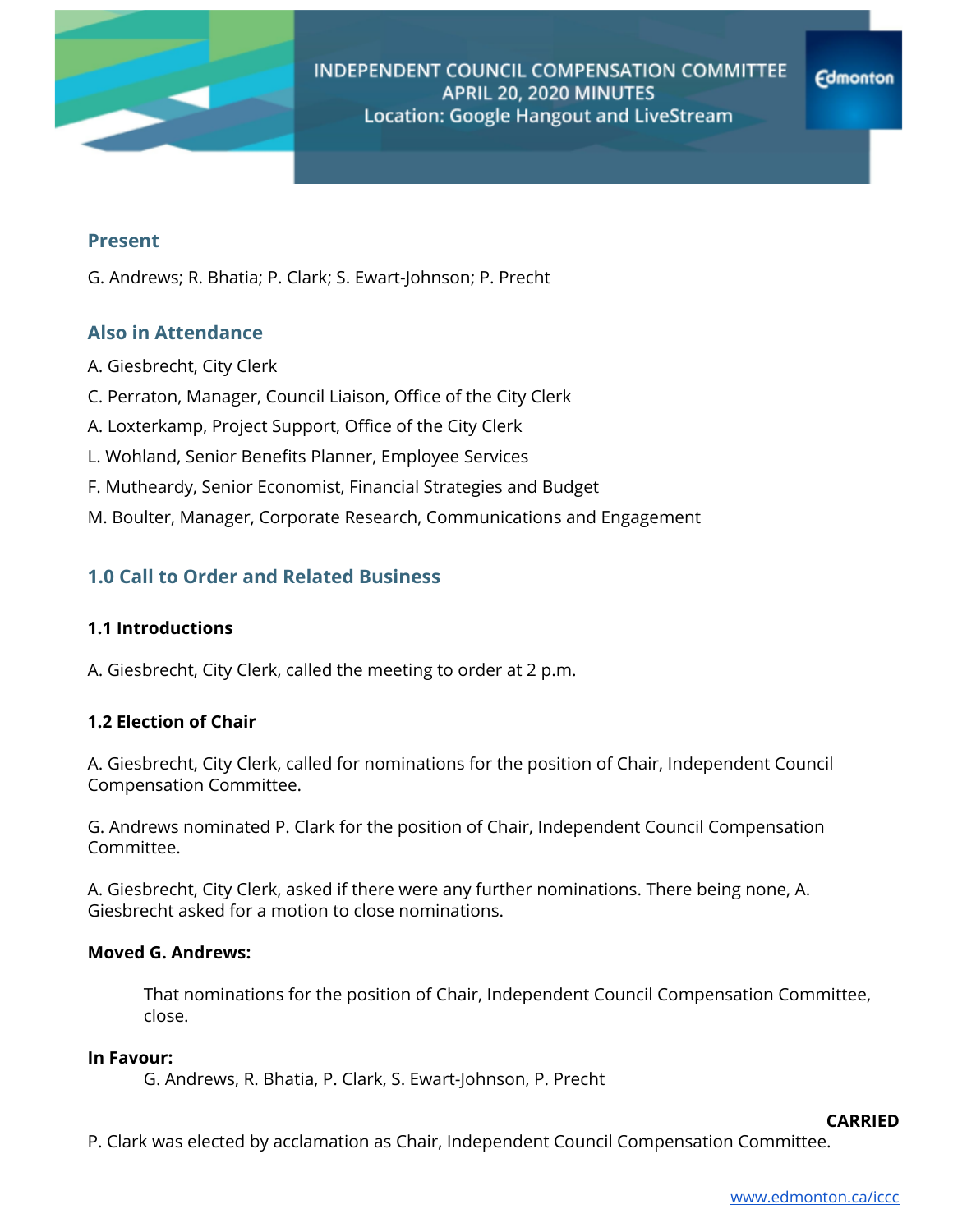

**Edmonton** 

A. Giesbrecht, City Clerk, vacated the Chair and P. Clark presided.

# **1.3 Election of Vice-Chair**

P. Clark called for nominations for the position of Vice-Chair, Independent Council Compensation Committee.

S. Ewart-Johnson nominated R. Bhatia for the position of Vice-Chair, Independent Council Compensation Committee.

P. Clark asked if there were any further nominations. There being none, P. Clark asked for a motion to close nominations.

## **Moved S. Ewart-Johnson:**

That nominations for the position of Vice-Chair, Independent Council Compensation Committee, close.

### **In Favour:**

G. Andrews, R. Bhatia, P. Clark, S. Ewart-Johnson, P. Precht

### **CARRIED**

R. Bhatia was elected by acclamation as Vice-Chair, Independent Council Compensation Committee.

### **1.4 Adoption of the Agenda**

### **Moved S. Ewart-Johnson:**

That the April 20, 2020 Independent Council Compensation Committee meeting agenda be adopted with the addition of

2.1.1 Documents that have been previously provided - brief review

#### **In Favour:**

G. Andrews, R. Bhatia, P. Clark, S. Ewart-Johnson, P. Precht

# **CARRIED**

### **2.1 Committee Mandate and Meeting Process**

C. Perraton, Office of the City Clerk, made a presentation and answered the Committee's questions.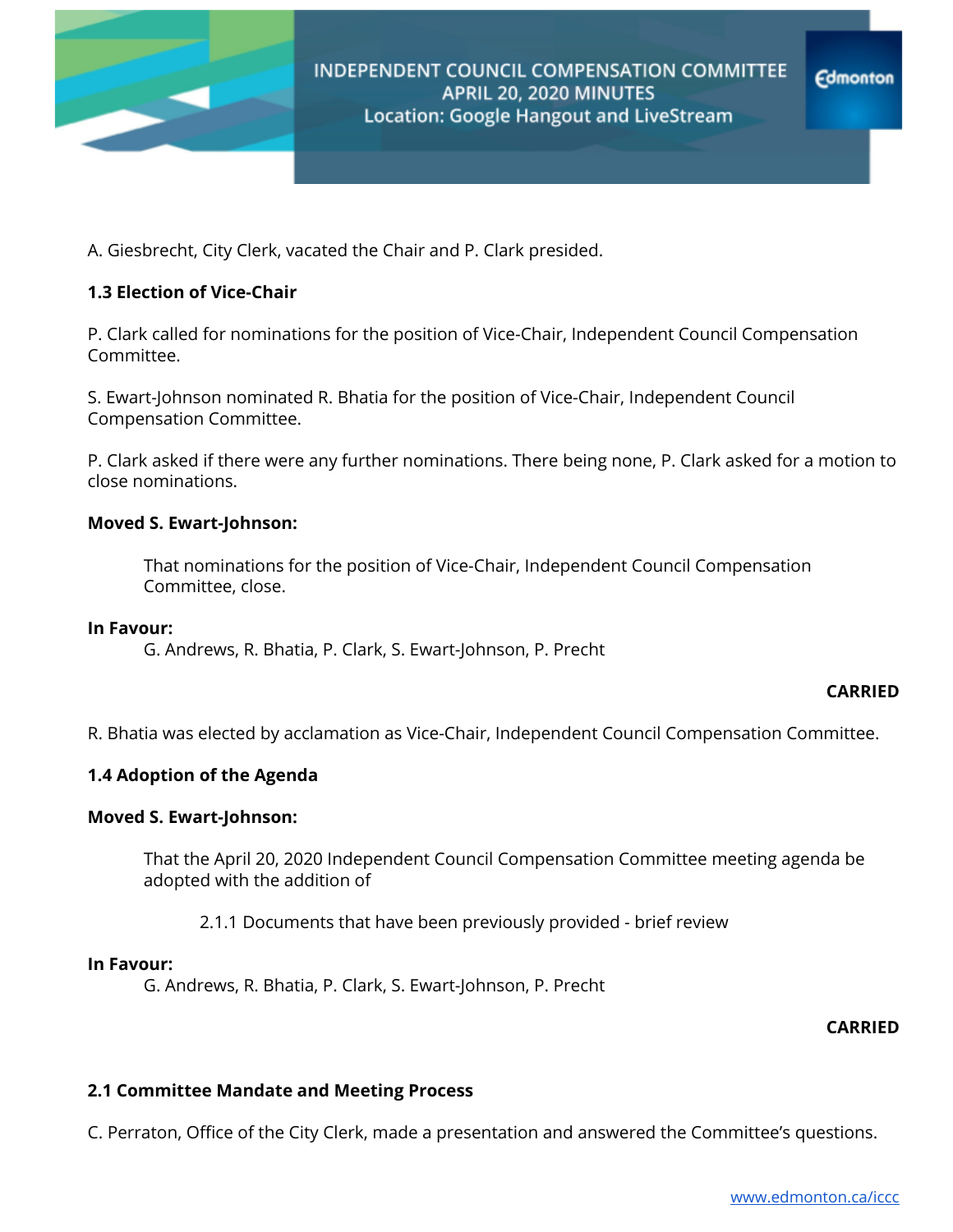

# **2.1.1 Documents that have been previously provided - brief review**

C. Perraton, Office of the City Clerk answered the Committee's questions.

# **2.2 Public Engagement Survey Options**

M. Boulter, Communications and Engagement, made a presentation and answered the Committee's questions.

# **Moved P. Precht:**

| 1. That Administration proceed with public engagement through<br>the City's Insight Community and the City website when<br>engagement activities resume.                          | Communications<br>and Engagement |
|-----------------------------------------------------------------------------------------------------------------------------------------------------------------------------------|----------------------------------|
| 2. That, if engagement activities are still paused at the beginning of   To be Determined<br>June, Administration return to the Committee with alternative<br>engagement options. |                                  |

### **In Favour:**

G. Andrews, R. Bhatia, P. Clark, S. Ewart-Johnson, P. Precht

### **CARRIED**

# **2.3 Current and Historical Council Remuneration**

L. Wohland, Employee Services, made a presentation and answered the Committee's questions.

# **2.4 Research or Information Required**

### **Moved S. Ewart-Johnson:**

| <b>Council Survey</b>                                              | Office of the City |
|--------------------------------------------------------------------|--------------------|
| That Administration conduct a survey of Council members and return | Clerk              |
| to the Committee with a summary of the results.                    | June 2020          |